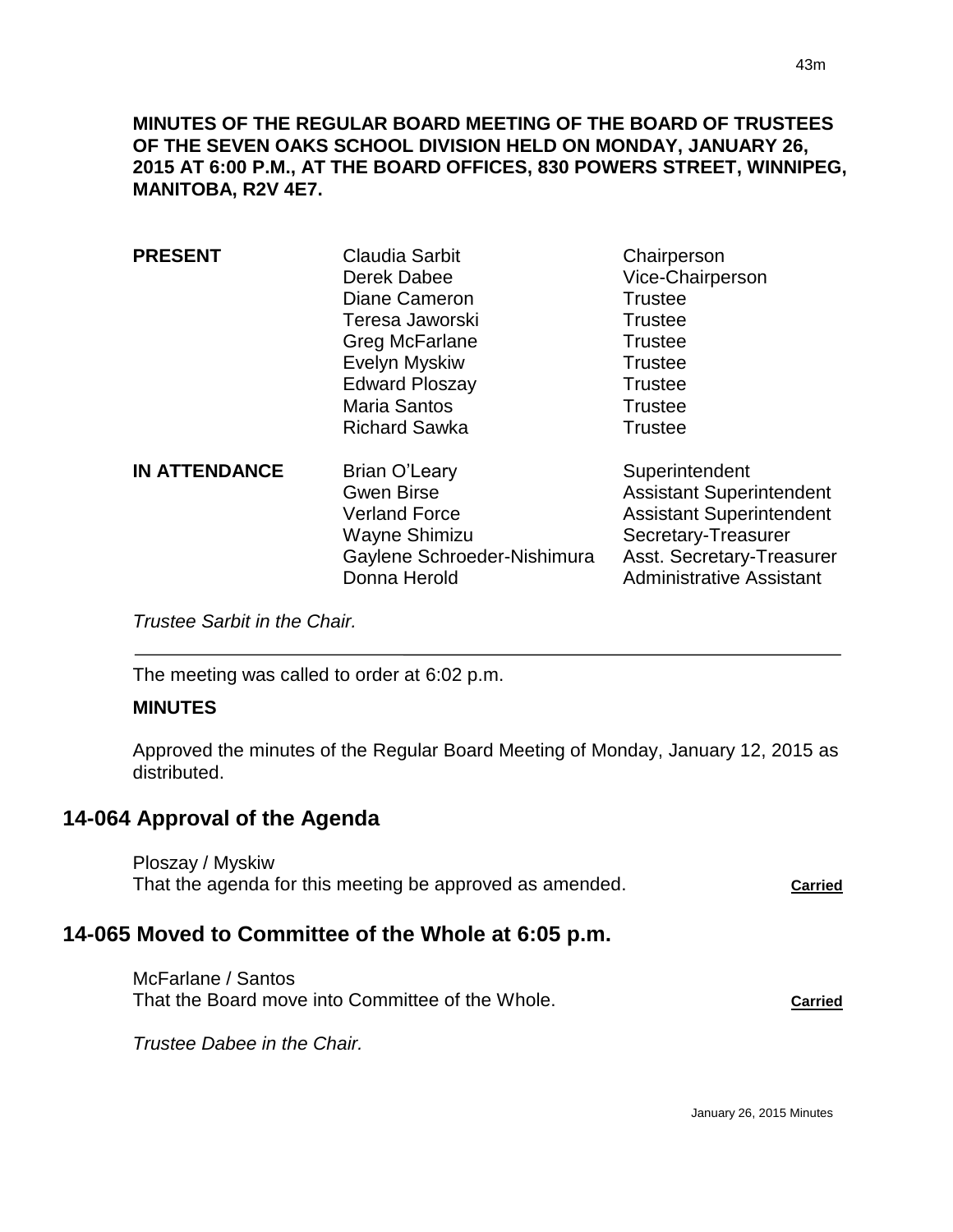#### **OFFICERS' REPORT**

 Trustee Jaworski reported on developments arising from EA7oaks collective bargaining.

#### **SUPERINTENDENTS' PERSONNEL REPORT**

## **14-066 Superintendents' Personnel Report**

Jaworski / Ploszay That the Superintendents' Personnel Report be ratified. **Carried** 

#### ADMINISTRATOR RETIREMENT

Neil Dempsey gave notice of intent to retire effective June 30, 2015.

#### TEACHER APPOINTMENTS

The following were appointed to full-time (1.00) Teacher General (permanent) teaching contracts effective January 26, 2015:

| Daniel Bruneau           |  |  |
|--------------------------|--|--|
| <b>Jess Cory</b>         |  |  |
| <b>Chantal Desmarais</b> |  |  |
| Jacqueline Friesen       |  |  |

Kayla Gagnon Landon Gibson Blake Ilchyna Sara Murray

The following were appointed to full-time (1.00) Limited Teacher-General (Term) contracts effective September 8, 2015 to June 30, 2016:

Jessica Forsman Christina Cavell

Deborah Forrester was appointed to a part-time (.50) Limited Teacher-General (Term) contract effective February 2, 2015 to June 30, 2015.

Jeanie Hofer was appointed to a part-time (.50) Limited Teacher-General (Term) contract effective February 2, 2015 to June 30, 2015.

Mykael Sopher was appointed to a part-time (.25) Limited Teacher-General (Term) contract effective February 2, 2015 to June 30, 2015.

#### CLINICIAN APPOINTMENT

Michelle Bradley-Bahuaud was appointed to a full-time (1.00) Teacher General (Permanent) teaching contract effective January 26, 2015.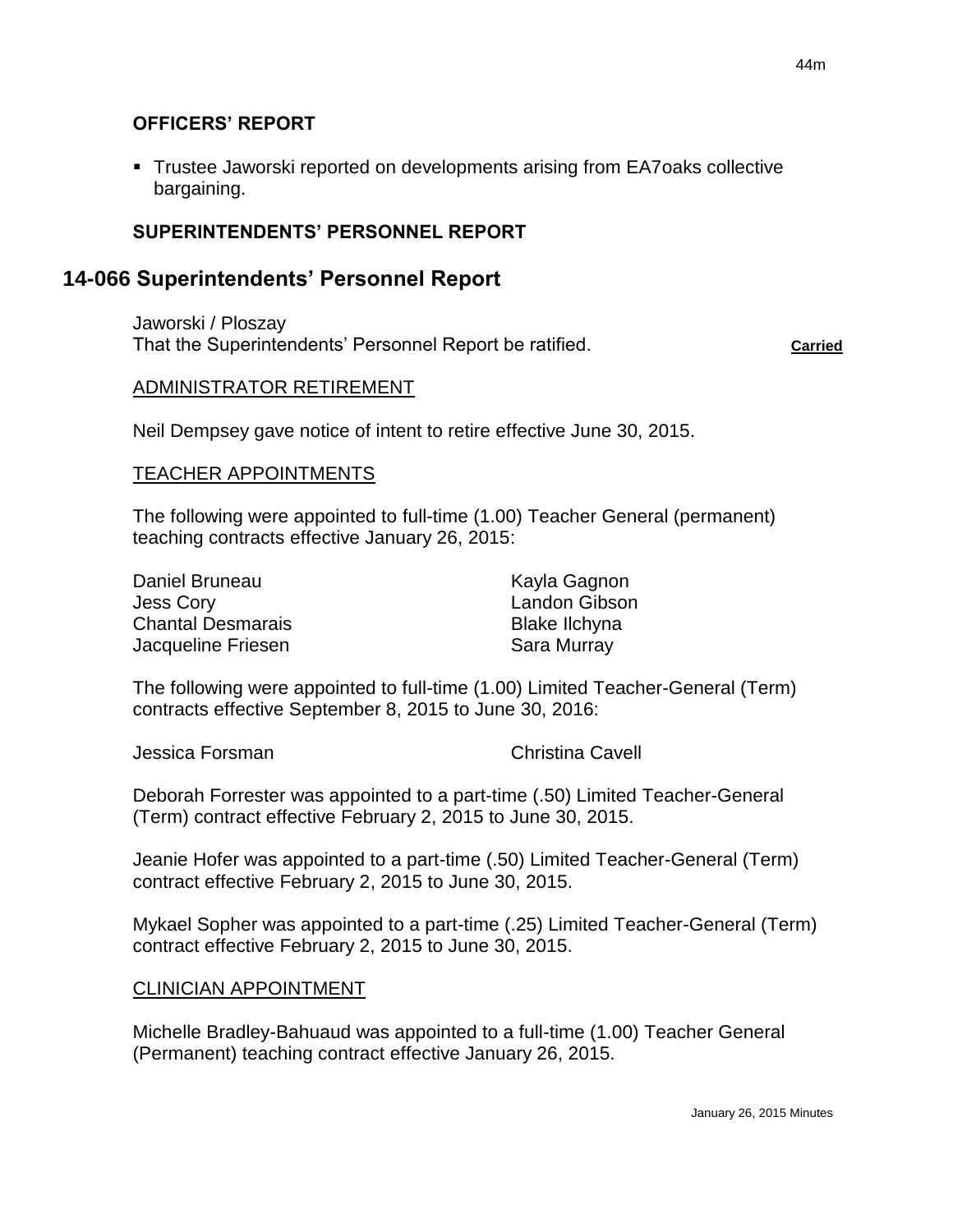#### **PERSONNEL REPORT**

#### SUBSTITUTE TEACHER APPOINTMENT

Kristin Erickson was appointed to a substitute teacher contract effective the 2014-2015 school year.

#### TEACHER RETIREMENTS

The following teachers gave notice of intent to retire effective June 30, 2015:

| Louise Harding     | <b>Henry Marie</b>    |
|--------------------|-----------------------|
| <b>Barb Huband</b> | <b>William Porter</b> |

#### TEACHER MATERNITY AND PARENTAL LEAVES

Lindsey Brown was granted maternity and parental leave effective March 24, 2015 to March 22, 2016.

Erin Niznick was granted maternity and parental leave effective March 26, 2015 to March 25, 2016.

Nicole Platsko was granted maternity and parental leave effective February 21, 2015 to February 19, 2016.

Lisa Wicklund Whiteside was granted maternity and parental leave effective March 13, 2015 to to February 1, 2016.

Kimberly Zealand was granted maternity and parental leave effective April 26, 2015 to April 26, 2016.

## TEACHER LEAVE OF ABSENCE

Natasha Deen was granted a full-time (1.00) leave of absence, without pay, effective the 2015-2016 school year.

#### EDUCATIONAL ASSISTANT PARENTAL LEAVE

Roger Correia was granted parental leave effective April 13, 2015 to May 22, 2015.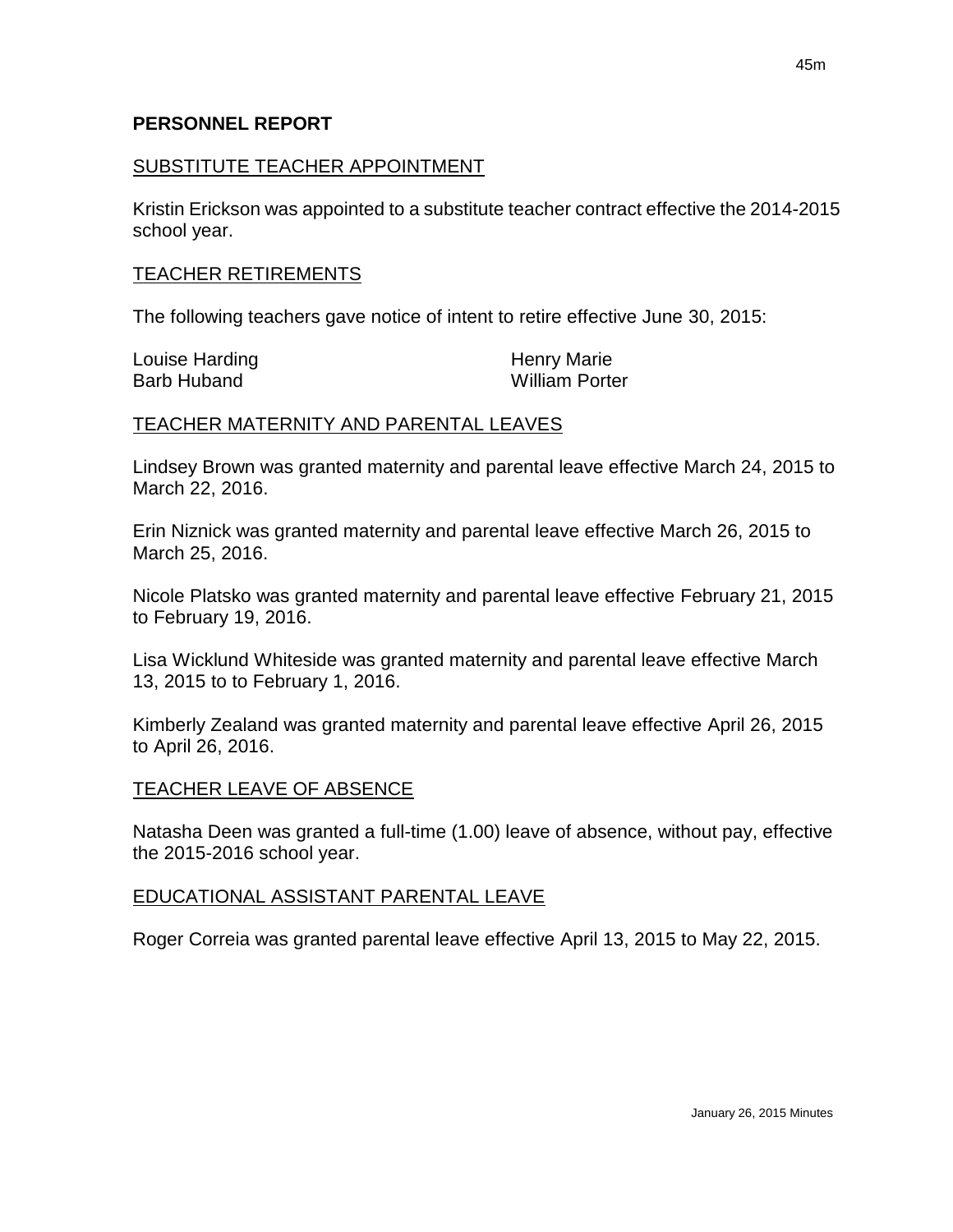#### **PERSONNEL REPORT**

#### EDUCATIONAL ASSISTANT RETIREMENTS

The following Educational Assistants gave notice of intent to retire effective June 30, 2015:

Margarida Cabral **International Cabral According Contract Contract Contract According Contract Contract Contract Contract Contract Contract Contract Contract Contract Contract Contract Contract Contract Contract Contract C** 

## SECRETARY-CLERICAL RETIREMENTS

Received notice of intent to retire effective June 30, 2015 from:

Patti Barfield **Sue Lambert** Sue Lambert

#### SECRETARY-CLERICAL LEAVE OF ABSENCE

Ruth Seck was granted a full-time (1.00) leave of absence, without pay, effective February 2, 2015 to June 30, 2015.

#### BUS DRIVER APPOINTMENT

Humberto Bernardo was appointed to the position of Bus Driver, part-time, (4 hours per day) effective January 19, 2015.

## SETTLEMENT WORKER LEAVE OF ABSENCE

Sally Nelson was granted a leave of absence, without pay, effective February 2, 2015 to March 31, 2016.

## **SUPERINTENDENTS' REPORT**

The following matters were received as information:

- Personnel Matters.
- École Riivière-Rouge Update.
- Precinct E Update.
- 2015-2016 Draft Budget Update.
- **Evergreen Brick Works Partnership.**
- **MSBA Regional Meeting Update.**
- **Transportation / Bus Tender Update.**
- McLean's Article Discussion.
- Graduation Pow Wow.
- **Divisional Daycares.**
- **Trustee Indemnities.**
- 2014-2015 Nutrition Programs.
- **Custodial Supplies.**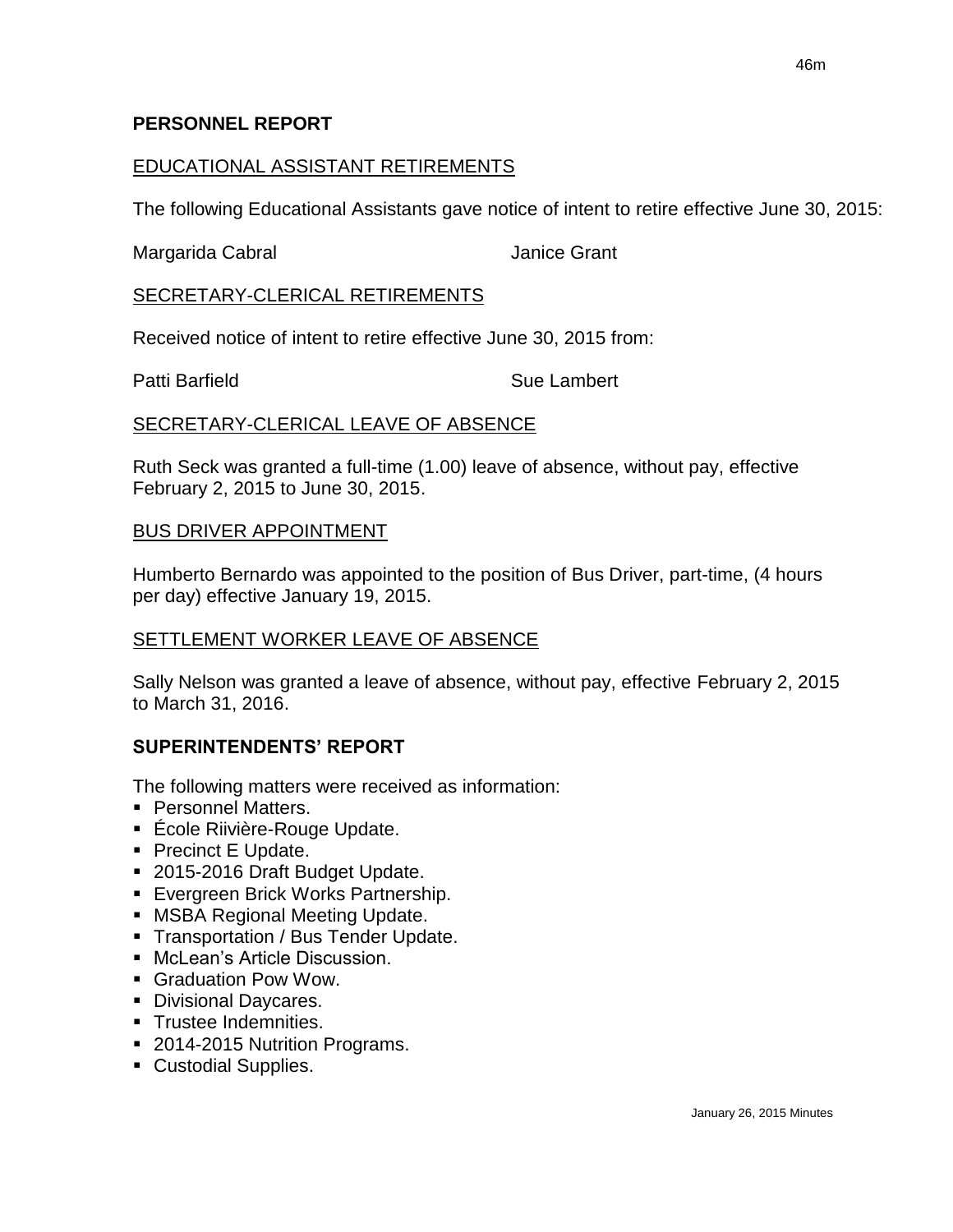*Trustee Sarbit in the Chair.*

Superintendent O'Leary discussed the Metro Superintendents' decision to monitor the weather at The Forks instead of the Winnipeg Airport. Superintendent will report back to the Board after the next Metro Superintendents' meeting.

# **14-067 Garden City Collegiate Redevelopment for Music and Arts Centre**

Jaworski / Cameron

That the division proceeds with the design proposal for the Garden City Collegiate Redevelopment for a Music and Arts Centre as outlined in correspondence from Dudley Thompson, Prairie Architects. Design work to be completed by December 31, 2015. **Carried**

# **14-068 Consent Agenda**

Ploszay / Dabee That the Consent Agenda be approved. **Carried Carried** 

AHS Testing & Balancing Invoice No. 1061

That Invoice No. 1061 for the new Amber Trails School project in the amount of \$16,201.38 be paid to AHS Testing & Balancing.

Architectural Testing Inc. Invoice No. 190748

That Invoice No. 190748 for the Garden City Collegiate East Wall/Roof Replacement project in the amount of \$3,727.50 be paid to Architectural Testing Inc.

## Architectural Testing Inc. Invoice No. 192917

That Invoice No. 192917 for the Garden City Collegiate East Wall/Roof Replacement project in the amount of \$840.00 be paid to Architectural Testing Inc.

#### Shepherd & Stevens Invoice No. 6769

That Invoice No. 6769 for the MET School Relocation project in the amount of \$2,100.00 be paid to Shepherd & Stevens Professional Surveyors.

# Number Ten Architectural Group Invoice No. 14007

That Invoice No. 14007 for the MET School Relocation project in the amount of \$8,526.57 be paid to Number Ten Architectural Group.

## Number Ten Architectural Group Invoice No. 13947

That Invoice No. 13947 for the MET School Relocation project in the amount of \$10,007.78 be paid to Number Ten Architectural Group.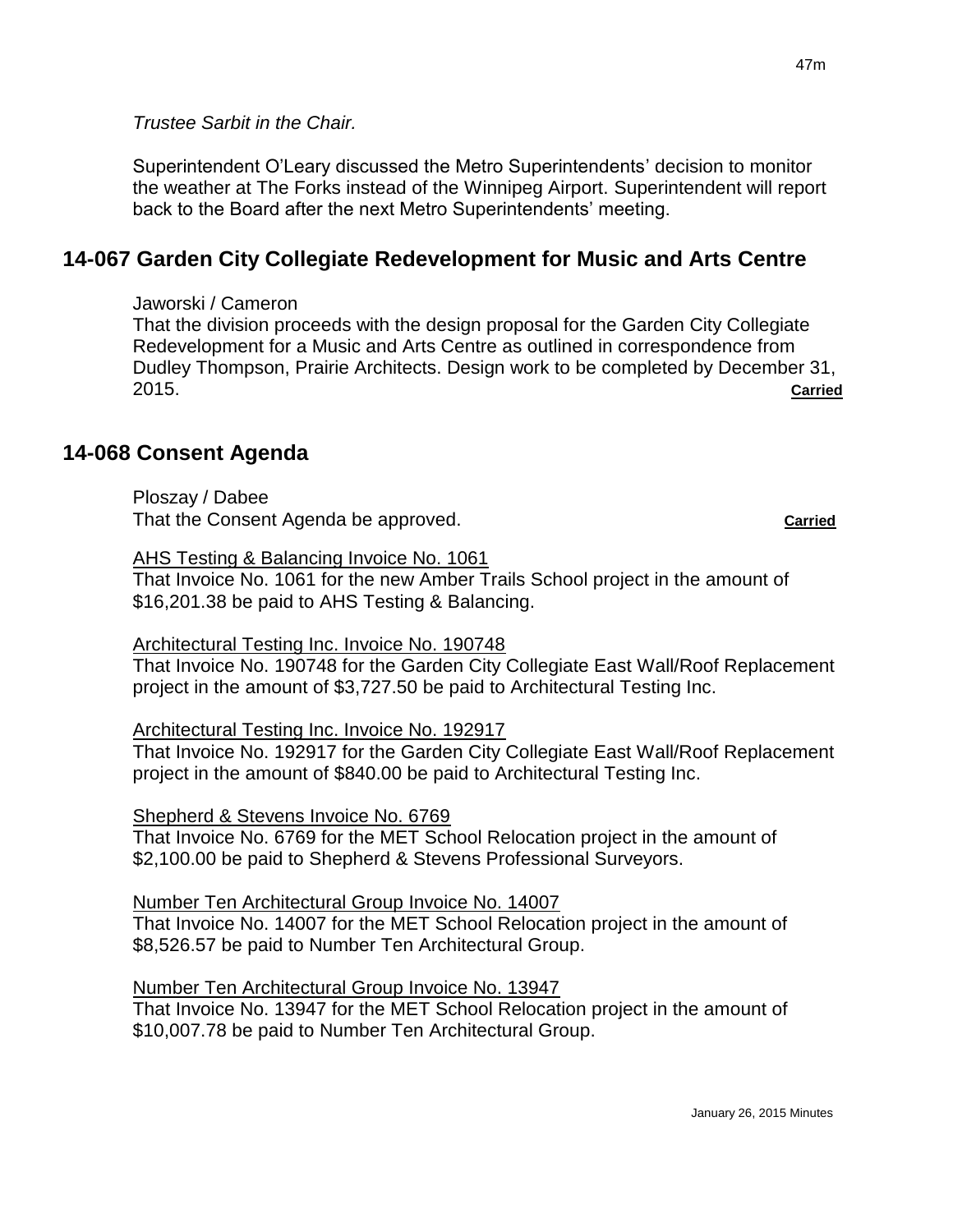## **CONSENT AGENDA**

Number Ten Architectural Group Invoice No. 13851

That Invoice No. 13851 for the MET School Relocation project in the amount of \$11,601.51 be paid to Number Ten Architectural Group.

## Number Ten Architectural Group Invoice No. 13660

That Invoice No. 13660 for the MET School Relocation project in the amount of \$6,924.70 be paid to Number Ten Architectural Group.

## Number Ten Architectural Group Invoice No. 14029

That Invoice No. 14029 for the Garden City Collegiate Skill Build Addition project in the amount of \$6,765.02 be paid to Number Ten Architectural Group.

## Integrated Designs Inc. Invoice No. 3380

That Invoice No. 3380 for the new École Rivière-Rouge project in the amount of \$1,050.00 be paid to Integrated Designs Inc.

## Integrated Designs Inc. Invoice No. 3379

That Invoice No. 3379 for the new Amber Trails School project in the amount of \$5,512.50 be paid to Integrated Designs Inc.

## Canotech Consultants Ltd. Invoice No. 1906

That Invoice No. 1906 for the Garden City Collegiate East Wall/Roof Replacement project in the amount of \$21,000.00 be paid to Canotech Consultants Ltd.

# Gardon Construction Ltd. Certificate of Payment No. 4

That Certificate of Payment No. 4 for the MET School Relocation project in the amount of \$94,531.42 be paid to Gardon Construction Ltd.

## Statutory Holdback Certificate of Payment No. 4

That the 7.5% Statutory Holdback on Certificate of Payment No. 4 for the MET School Relocation project in the amount of \$7,299.72 be paid to the Seven Oaks School Division/Gardon-456 account.

# Canotech Consultants Ltd. Certificate of Payment No. 5

That Certificate of Payment No. 5 for the Garden City Collegiate East Wall/Roof Replacement project in the amount of \$524,069.80 be paid to Canotech Consultants Ltd.

# Statutory Holdback Certificate of Payment No. 5

That the 7.5% Statutory Holdback on Certificate of Payment No. 5 for the Garden City Collegiate East Wall/Roof Replacement project in the amount of \$40,468.71 be paid to the Seven Oaks School Division/Canotech Consult-454 account.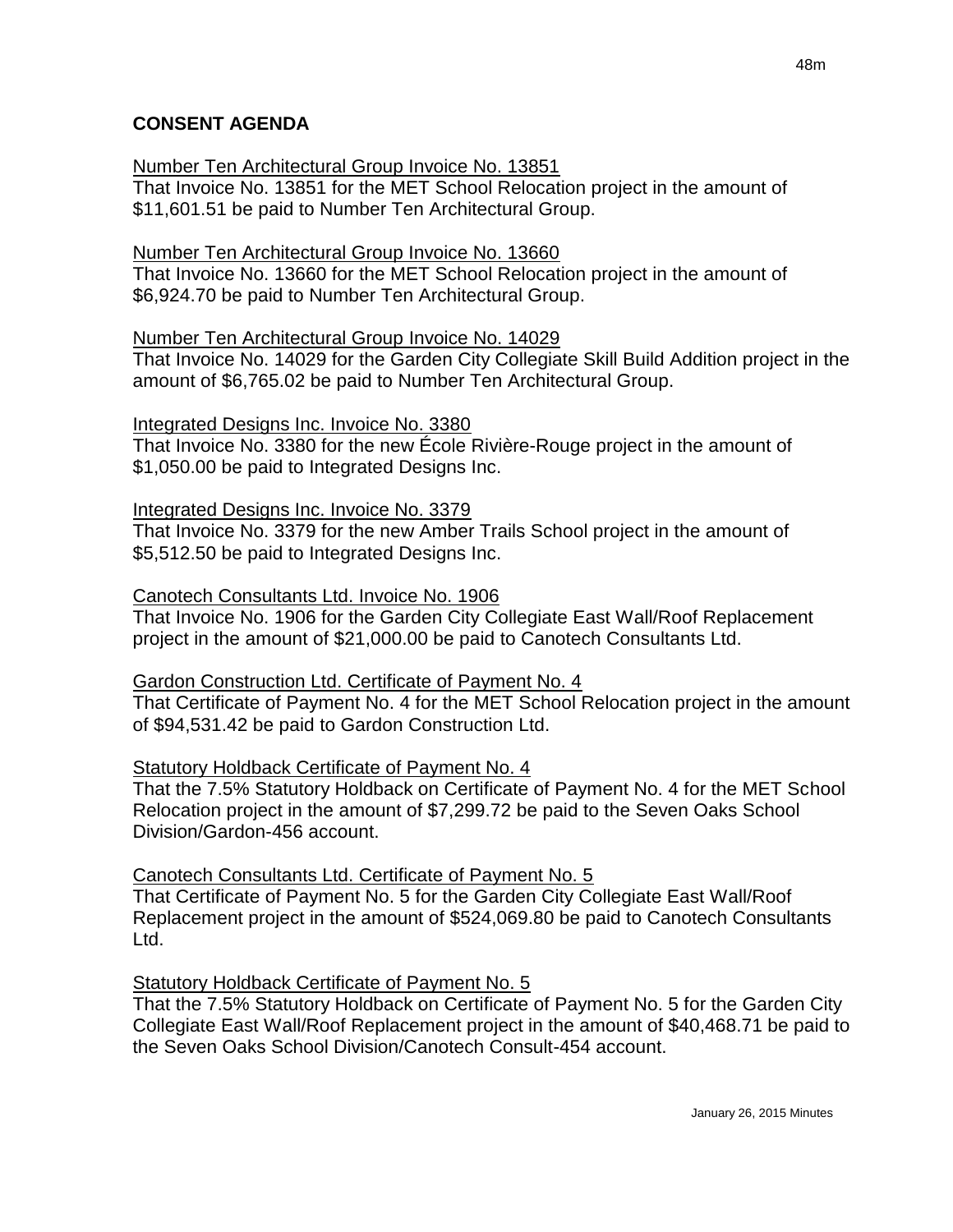## **CONSENT AGENDA**

## Release of Holdback to Bockstael Construction Ltd.

That the Statutory Holdback in the amount of \$532,586.42 plus taxes and accumulated interest in relation to the Maples Collegiate Commons Addition project be paid to Bockstael Construction Ltd., subject to the approval of the Board's solicitor.

## Bockstael Construction Certificate of Payment No. 20

That Certificate of Payment No. 20 for the new Amber Trails School project in the amount of \$195,776.61 be paid to Bockstael Construction Ltd.

#### Statutory Holdback Certificate of Payment No. 20

That the 7.5% Statutory Holdback on Certificate of Payment No. 20 for the new Amber Trails School project in the amount of \$15,117.88 be paid to the Seven Oaks School Division/Bockstael Construction account.

#### Release of Holdback to Bockstael Construction Ltd.

That the Statutory Holdback in the amount of \$1,622,729.52 plus taxes and accumulated interest in relation to the new Amber Trails School project be paid to Bockstael Construction Ltd., subject to the approval of the Board's solicitor.

#### D'Arcy & Deacon LLP Invoice No. 16246

That Invoice No. 16246 for the Precinct E Land Purchase in the amount of \$1,742.78 be paid to D'Arcy & Deacon LLP.

## Expenditure Listing to January 26, 2015

That cheques #2151439 to #2151877, and #914 to #925, US cheques #215056 to #215070, direct deposits #20153515-20154519, and pre-authorized debits #2015067- 2015090 in the amount of \$5,294,460.64 be approved.

## **INFORMATION ITEM**

Trustee Cameron informed the Board about the upcoming Batten Disease Hope Walk – "Compassion is Contagious" which will take place in Kildonan Park.

## **CONFERENCE REPORTS**

Bernadette Smith, Aboriginal Education Teacher Team Leader. FNESC - Transforming Education Conference, December 4 to 6, 2014 - Vancouver, British Columbia.

## **CORRESPONDENCE**

- Manitoba Labour Board. Case No. 328/14/LRA.
- Wayne Shimizu, Secretary-Treasurer, Seven Oaks School Division. Account summaries for the period ended December 31, 2014.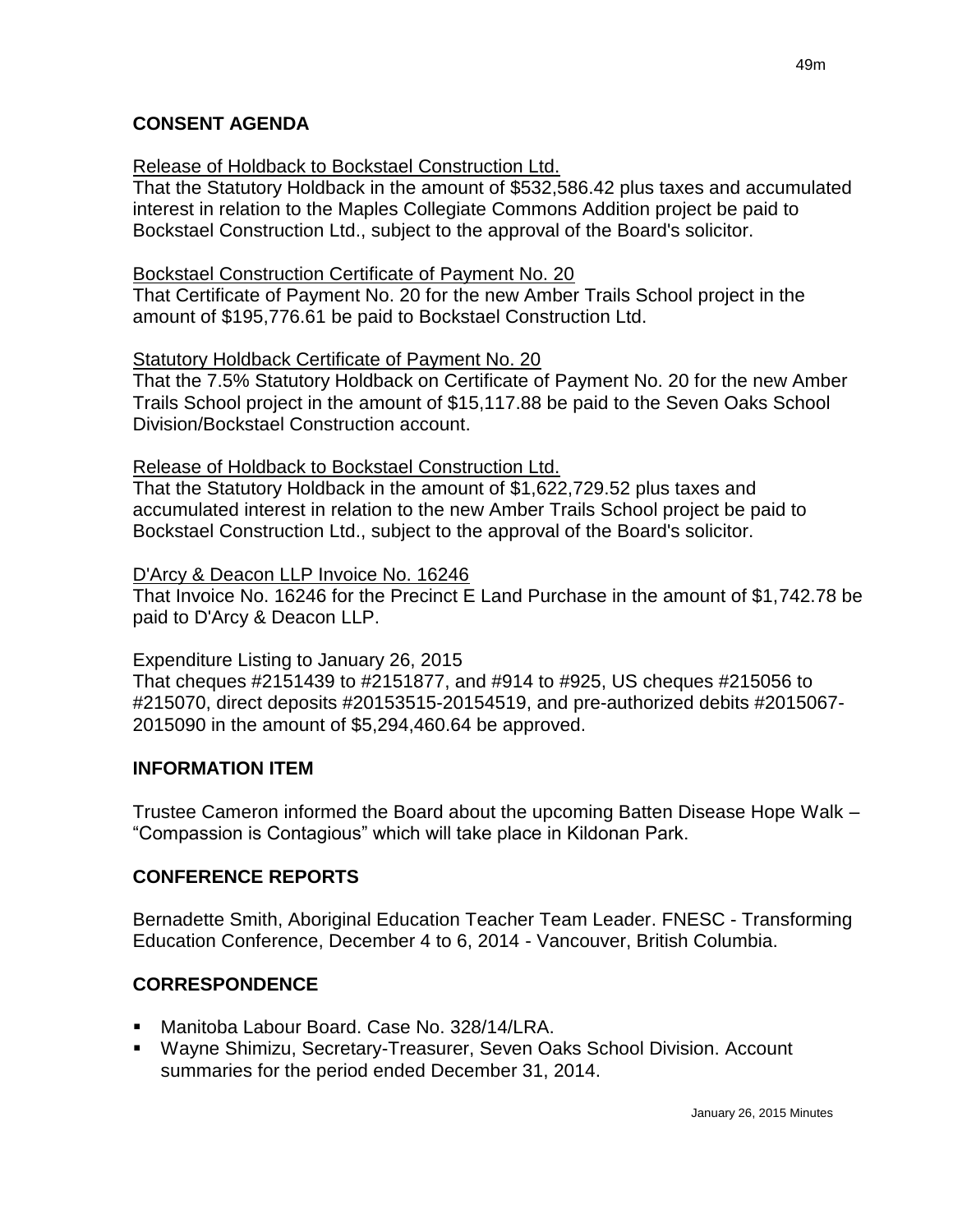# **CORRESPONDENCE**

- Tim Austin, Manager of Tax & Finance, City of Winnipeg. 2015 Notice of Tax Requirements.
- Andrea Lawson, Project Leader, Public Schools Finance Board. Amber Trails Community School - Vocational Equipment Support.
- **MSBA e-bulletin January 15, 2015.**
- **Mountain View School Division Press Release. Appointment of Donna Davidson** as Superintendent/CEO effective immediately.
- Lynne Mavins, Director, Schools' Finance Branch. Approval of capital reserves for École Rivière-Rouge and R.F. Morrison addition projects.
- Rickey Penner, Field Officer, Manitoba Education, Pupil Transportation Unit. School Bus Inspection - Unit 10.11.
- Andrea Lawson, Project Leader, Public Schools Finance Board. Elwick Elevator & Grooming Room - Approval to Award Tender.
- Lindsay Oster, Principal Architect, Prairie Architects Inc. Amber Trails Certificate of Substantial Performance.
- Manitoba Teachers' Society. Notice of Premium Rate Change.
- Gerald Farthing, Deputy Minister, Manitoba Education. Approval of Provincial funding to support Transforming Futures program at Red River College for two years.
- Honourable Peter Bjornson, Minister of Education. Accumulated Surplus in excess of 4% of operating expenditures.
- Craig McGregor, Board Chair, St. James-Assiniboia School Division. Legislation to Protect Early Learning, Child-Care Centres in Schools.
- David Yeo, Director, Manitoba Education. 2015-2015 School Year Calendar.
- Nomination of Beyond Grade 12 Now for Premier Award for School Board Innovation.
- Darren Naherniak, Chair, Board of Trustees, Park West School Division. Nomination for Vice President under 6000 with the Manitoba School Boards Association.
- Jeffery Moroz, Stantec Architecture Ltd. Garden City Collegiate East Wall/Roof Replacement Change Orders 18 & 19.
- Service Canada, 2015 Employment Insurance Rate. For 2015 the reduced premium is 1.224 times the employee premium.
- Gaylene Magnowski, Data Coordinator, Manitoba Education. Amber Trails school code.
- John Wassenaar, Number Ten Architectural Group. Maples Collegiate Commons Addition Change Order # 59.
- Ken Nimchuk, Technology Education Consultant, Manitoba Education. Amber Trails industrial arts and home economics approval documents.
- Craig Bachynski, Number Ten Architectural Group. MET School Relocation Change Order #5.
- City of Winnipeg, Planning Property & Development. Application for subdivision and rezoning of 630-640 Jefferson Avenue approved by Council.